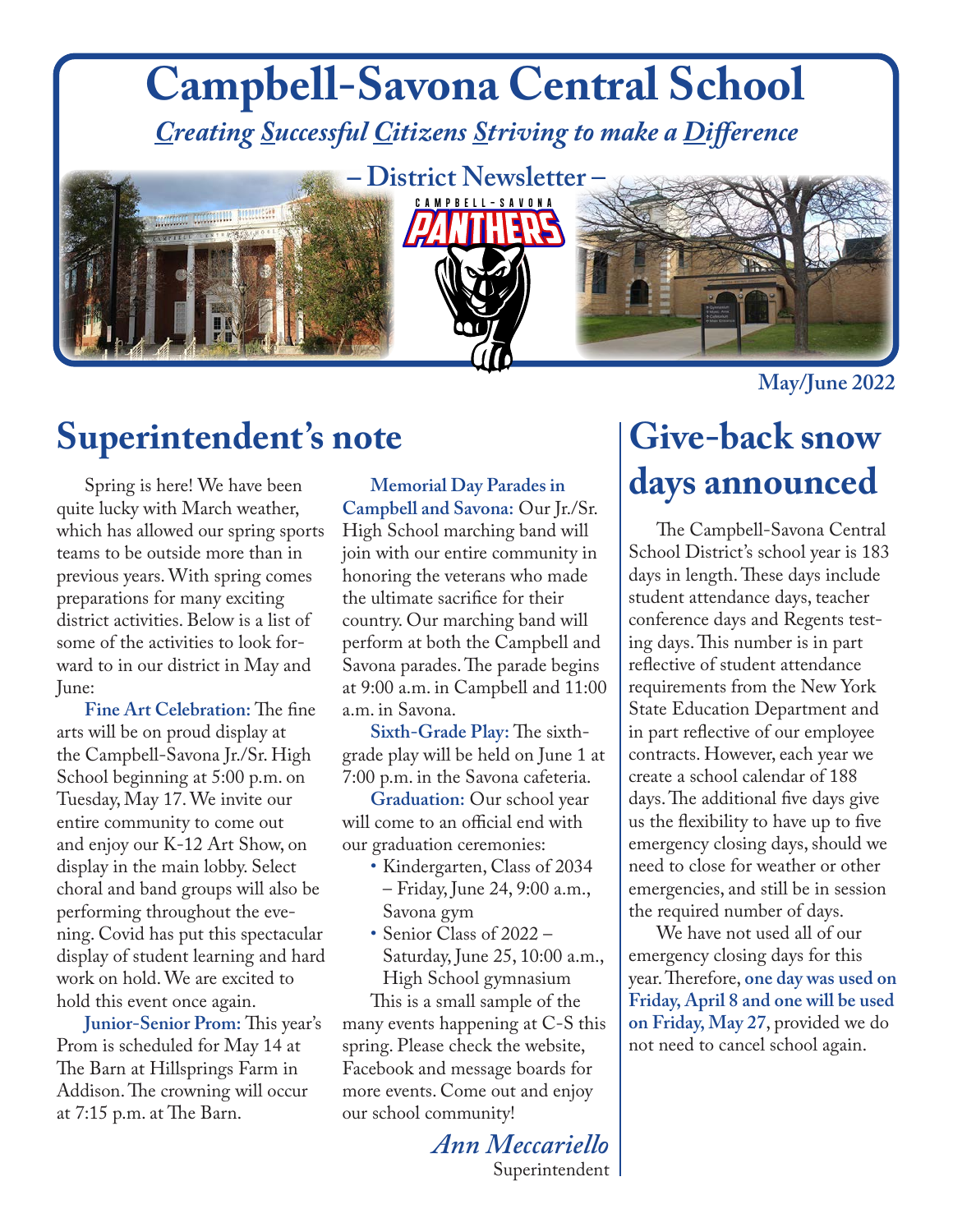#### **Prom 2022 news**

**Prom:** The Junior Class of 2023 will sponsor this year's Prom on May 14 from 7:00-11:00 p.m. at The Barn at Hillsprings Farm in Addison. Crowning will take place around 7:15 p.m. Parents will be notified ahead of time if their child is part of the royal court. This year's theme will be "Enchanted Forest" (green, black and gold). There will be light hors d'oeuvres and refreshments. Ticket prices will be \$30 per person or \$40 for a couple. Juniors can see Mr. Dick, Mrs. Clark or Ms. Nichols with questions or to receive more information.

**Prom Promise 2022:** The PTSO is partnering with the junior and senior classes to prepare for another great Prom Promise event on Saturday, May 14 from 11:00 p.m.- 5:00 a.m. The event will take place at the Campbell-Savona Jr./Sr. High School. If you are interested in assisting, please contact Joanne Reed at jreed@cscsd.org.

**Prom Dress Boutique:** The Campbell-Savona Panther Prom Dress Boutique is one of the many valuable programs provided to C-S students who are in need of a formal or semi-formal attire. All outfits are gently used and have been donated to the Prom Dress Boutique. The Boutique is organized and coordinated by Ronda Strawser, Home-School Counselor. Any student who is in need of Prom attire can schedule an appointment with Ms. Strawser to find the perfect items. Donations are needed and welcomed in ALL sizes. Please call Ronda Strawser at 527-9800, ext. 2444 for more information or if you have any donations.

### **From the Jr./Sr. High School**

Spring greetings! I continue to be amazed at how fast a school year can go, and how much we can accomplish during that time. As I reflect on the school year thus far, I am so proud of how much our staff and student body has adjusted to our ever-changing educational environment.

We are looking forward to the last two months of the 2021-22 school year. As this last marking period unfolds, students and teachers are preparing for the home stretch. Students and teachers will prepare for end-of-the-year assessments, including state and local exams. This time of year also brings awards programs and celebrations for the year's hard work.

With everything that is going on, please be sure to check out the monthly digital newsletters that are sent via email to all 7-12 parents on Sunday evenings. In case you have missed any, you can also check them out on the district website under the Jr./Sr. High School tab. A few upcoming dates to be aware of include:

- Spring sports season kicked off on March 14. Contests began in early April. We are excited to see our C-S athletes in action. Please come out and support them.
- The NYS testing dates for students in grades 7 and 8 are outlined on page 3. NYSED has determined that Regents testing will occur in June. The June Regents Schedule is on page 3. More information about local finals will be forthcoming.
- Our band and choir groups are excited to take their trips once again this year. This year,

 the band traveled to Cleveland, Ohio on April 23 and the choir will be headed to Hershey, Pennsylvania on May 6.

- On Thursday, April 28-Saturday, May 1, our seniors will take their Senior Trip to the Pocono Mountains in Pennsylvania. For further details, please have your senior check with their class advisors.
- On Thursday, May 5, we will have our Senior Meeting during school hours to discuss scholarship opportunities and other year-end events for our seniors, including graduation.
- The junior class is busy putting the finishing touches on this year's Junior/Senior Prom and is preparing to host "An Enchanted Night" on Saturday, May 14. The prom will be held at The Barn at Hillsprings Farm in Addison. We are also excited to bring back Prom Promise, organized by our amazing PTSO, following this year's prom.
- On May 17, we will have our District Budget Vote and plan to highlight our Fine Arts here at C-S.
- On June 1, we will celebrate and recognize students in grades 7-12 with our academic awards night.
- Graduation for the Class of 2022 will take place on Saturday, June 25, at 10:00 a.m. inside our newly air-conditioned gymna sium.

Thank you for your continued support and I encourage you to reach out if you have questions.

> *Kelley Meade* Jr./Sr. High School Principal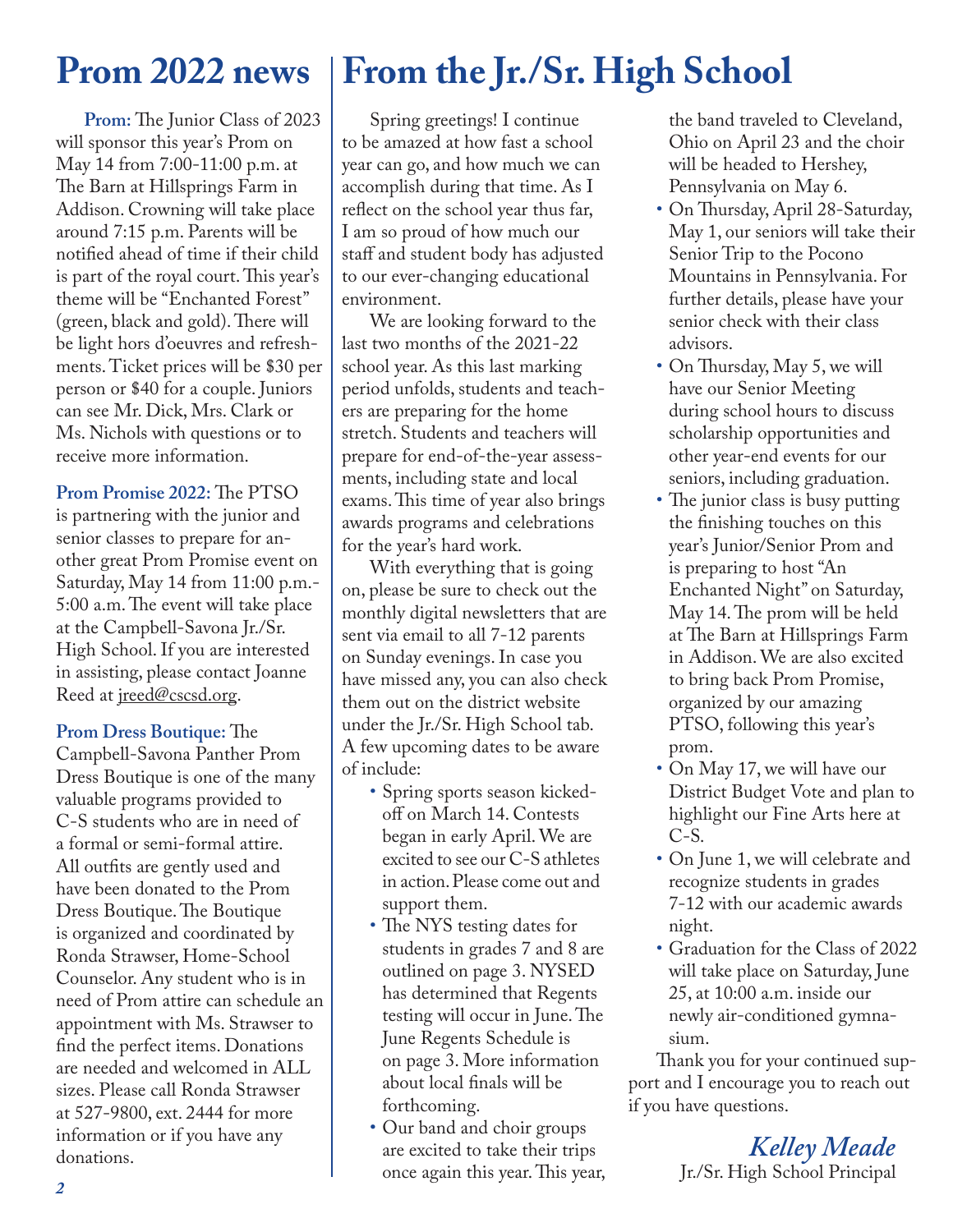### **From the Elementary School**

We are now fully into the fourth and last marking period of the school year. We have had so many changes and challenges this year and have worked together to collaborate and creatively solve each problem while keeping our students first in all decision making.

March and April had some amazing highlights focusing on our band and chorus concerts along with a meaningful transition from masking and social distancing to a more normal pre-pandemic opera-

tion of the school. This has been exciting with our school family and has also highlighted the need for us



*PreK students participated in a parade to show off their Easter bonnet creations.*

to focus even more on our ROARS (Respect, Ownership, Attitude, Responsibility and Safety) behavior matrix and think more deeply about how we support our students within their social interactions and ability to control their emotions as our world gets back to normal. We have started to put together a framework to explicitly support our students in these areas so that they can be successful academically and demonstrate the 21st Century Skills for Success and grow into successful citizens that make a positive difference in our school and community.

Responding to our children's needs in this manner has allowed for positive academic growth as we work to close the learning gaps that we have seen during the last two years. I'm so excited to share that we are getting back to our prepandemic success and working hard to close every gap to ensure that a Campbell-Savona graduate is prepared for their future opportunities and success.

As we move into May and June, our intention is to bring all of our regular celebrations back to our school and focus on providing our students with the best experiences

we possibly can. Something new that we are planning is a Math and Science Career Day in

May to expose our students to real-world careers in STEM (Science, Technology, Engineering and Mathematics) with guest presenters and fun activities. We are also excited to plan for our PreK celebration, kindergarten graduation, sixth grade moving up, several field trip opportunities and Pantherpalooza in June.

Thank you so much for your continued support of our school and the endless love and understanding as we work to make our school the best it can be for everyone who enters it!



### **Testing dates**

#### **Grades 7-8 NYS Testing:**

- April 28-29: 8th Grade Math – Computer Based Test
- May 3-4: 7th Grade Math – Computer Based Test
- June 6: 8th Grade Written Science State Testing – Paper Based Test

#### **Regents Exams June 2022:**

Wednesday, June 1, 9:15 a.m. U.S. History & Government (Framework)

Wednesday, June 15, 9:15 a.m. English Language Arts

Wednesday, June 15, 1:15 p.m. Living Environment

Thursday, June 16, 9:15 a.m. Algebra I

Thursday, June 16, 1:15 p.m. Physical Setting/Chemistry

Friday, June 17, 9:15 a.m. Global History & Geography II

Friday, June 17, 1:15 p.m. Physical Setting/Earth Science

Tuesday, June 21, 9:15 a.m. Geometry

Wednesday, June 22, 9:15 a.m. Algebra II

<u>Thursday, June 23, 9:15 a.m.</u> Physical Setting/Physics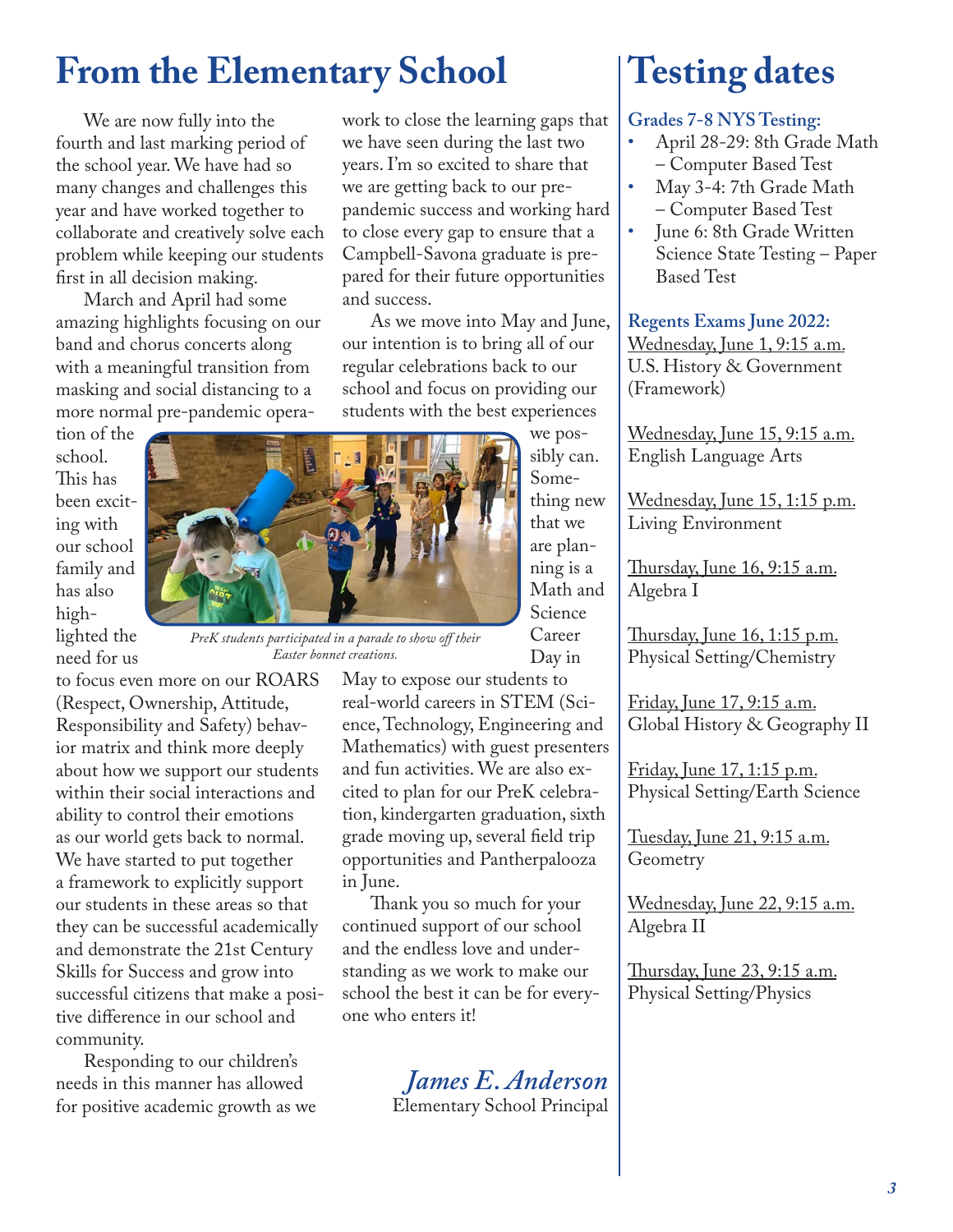### **Strategic planning to begin this spring**

Campbell-Savona Central School will embark on an exciting process this spring. Education Elements and the district have partnered on a strategic planning iniative. Stategic planning allows a district to look deeply at who we are, what we aspire to do and how we aspire to do it. The goal is to cocreate a path with all stakeholders that will move the district forward and that will live in both our internal and external documents and systems. The strategic planning process and eventual product will build a community-wide focus on what matters to us.

Strategic planning is a healthy and normal activity in which every district participates. It is the key to the effectiveness of the organization as it addresses the strengths as well as opportunities. In the end, our district will have a new sense of direction – a road map, so to speak.

The district looks forward to this opportunity for growth, to gauge how we are doing as a district and to set new goals and direction for Campbell-Savona. More information will be provided in future newsletters and district correspondence.

**Check us out on Facebook! You can like Campbell-Savona Central School District to keep updated on school events and information.** 

## **Music Department updates**

**Band trip to Cleveland, OH:** On April 23, the 7-12 bands traveled to Cleveland, OH. They toured the USS Cod – a WWII submarine, ate lunch while enjoying some live music at the Music Box Supper Club, spent some time at the Rock & Roll Hall of Fame, grabbed a snack at the historical West Side Market, took a private tour of Severance Hall – home of the Cleveland Orchestra, and ended with dinner at The Melt Grill. It was a fun-filled day for our hard-working musicians.

**Marching Band:** Our marching season is right around the corner. Look for the Marching Band packet going home with your child soon. We have three parade dates this year:

- Monday, May 30 Memorial Day Parades in Campbell and Savona
- Saturday, June 4 Dairy Festival Parade in Bath
- Saturday, June 11 TBD

We will have rehearsals with the 7-12 Marching Band and Color Guard on the following dates:

- Saturday, May  $7 9$  a.m.-12 p.m.
- Saturday, May 14 8 a.m.- 11 a.m.
- Saturday, May  $21 9$  a.m.-12 p.m.
- Friday, May 27 9 a.m.-12 p.m. Picnic lunch from 12 p.m.- 1 p.m.
- Thursday, June  $9 3:15$ -5:15 p.m.

More information about rehearsals, parades, uniforms and volunteering will be in the Marching Band Packet. Good luck, Panther Marching Band!

**Spring Band Concert:** On Tuesday, April 26, the 7-12 bands put on their final concert of the 2021-22 school year. The concert featured the Junior Band, Pink Panthers and the Senior Band, as well as a small ceremony to honor our graduating seniors. It was a night of great music! Thank you for your support of our awesome musicians!

**Choir Trip To Hershey, PA:** On

May 6, the C-S Choir will travel to Hershey, PA for a day of fun, performing and learning. A chartered bus will take the group to Hershey, where they will perform at Hershey Park and enjoy some time in the park (riding roller coasters for the daring!). They will round out the day with a group dinner at the restaurant Fennici's of Hershey before heading to the Hershey Theatre to see the national tour of the hit Broadway Musical, *Hairspray*.

**Pops Concert:** At 7:00 p.m. on Tuesday, June 7, the vocal performing groups at Campbell-Savona will get together to finish the year off with the annual Pops concert. Come out for an amazing night of music with songs by some of your favorite artists, including Bruno Mars, Charlie Puth, Lewis Capaldi, OneRepublic and more. The event will feature singers in grades 7-12, a live "house band" and select soloists, as well. We'll see you then for some great live music by our student musicians!

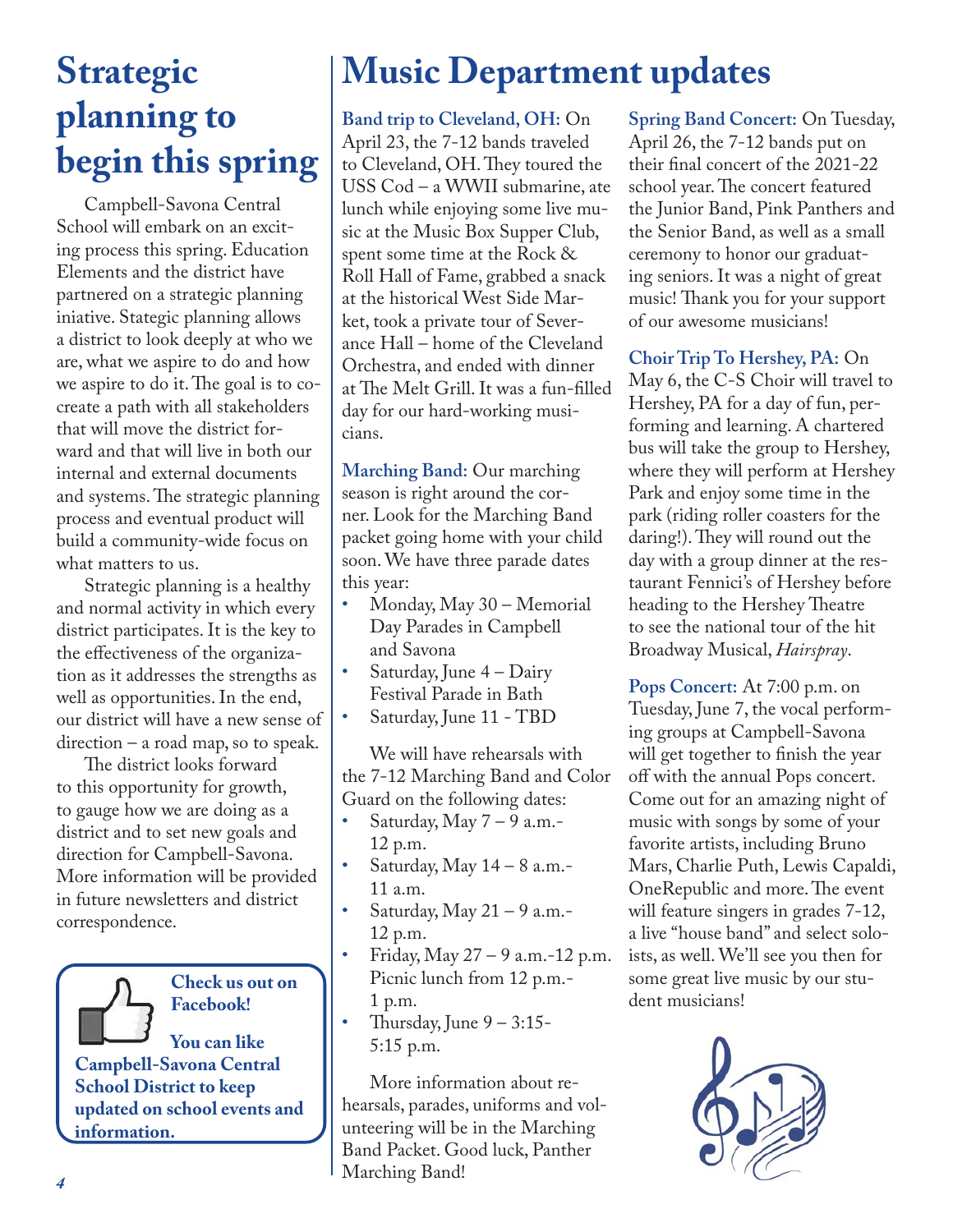### **From the Transportation Dept.**

Warmer temperatures are finally here, and we are nearing the end of another school year. We want to share with you a project we are happy to be a part of. In early April, we were asked to help transport Heavy Equipment students from GST BOCES to the Savona Village Park. This project was very exciting for the students and a great opportunity for them to practice the skills they have learned in a project-based environment. During April and into May, the C-S Transportation Department transported approximately 60 students from the Heavy Equipment class to the park.

We were happy to help make this project a success.

In early April, we conducted our last fire drill on our buses. The students actively participate in these drills. The drivers show them where the first aid kit and fire extinguisher



are located and how to disengage the emergency switch for the front door. Drivers give them instruction on the nine different ways of egress from a school bus, depending on the emergency. They teach them the importance of getting far enough away from the bus if needed, staying together as a group and helping each other. Our drivers let the students open the emergency exits (windows, doors and roof hatches) so they know what to expect in case of an emergency.

To keep everyone up-to-date with our procedures, we remind *Continued on Page 6*





### *Wizard of Oz*  **auditions in May**

Campbell-Savona is about to follow the yellow brick road in a delightful stage adaptation of L. Frank Baum's beloved tale, *The Wizard of Oz,* featuring the iconic

musical score from the MGM film. The timeless tale, in which young Dorothy Gale travels from



Kansas over the rainbow to the magical Land of Oz, continues to thrill audiences worldwide. Mark November 18-20, 2022 in your calendar – you won't want to miss this show! Flying effects will be provided by ZFX Flying Illusions.

Auditions for *The Wizard of Oz* will be Sunday, May 15. Audition packets are available at the High School in Mrs. Freeland's room. Munchkin audition forms will be available at the Elementary School soon, for students in grades 4-6. Please follow the Campbell Savona Drama page on Facebook for upto-date audition information.

### **Yearbook orders underway**

Please reserve your copy of the yearbook today at www.jostensyear book.com.

The Jr./Sr. High School yearbook is a time capsule for memories, and the process of making it is a memorable experience. It takes a team of students to work on – and advisors to facilitate – the book from creation to publication. Every year has its own challenges and successes. As we come to the bittersweet moments of putting finishing touches on this year's yearbook, we reflect back on what made the 2021-22 year memorable in our world:

We are lucky to have begun the year with eight enthusiastic, hardworking students. They are are highly involved not only in academics, but also in clubs and athletics. Because the yearbook students are so involved in extracurric- *Continued on Page 7*

ular activities, they must wear many hats. On the one hand, as much as they are able to, the students have taken some excellent shots of students in action both in and out of the classrooms. On the other hand, the students lack what we all do: sufficient time. It's certainly a balancing act: schoolwork, homework and non-academic pursuits, and our students were put to the test this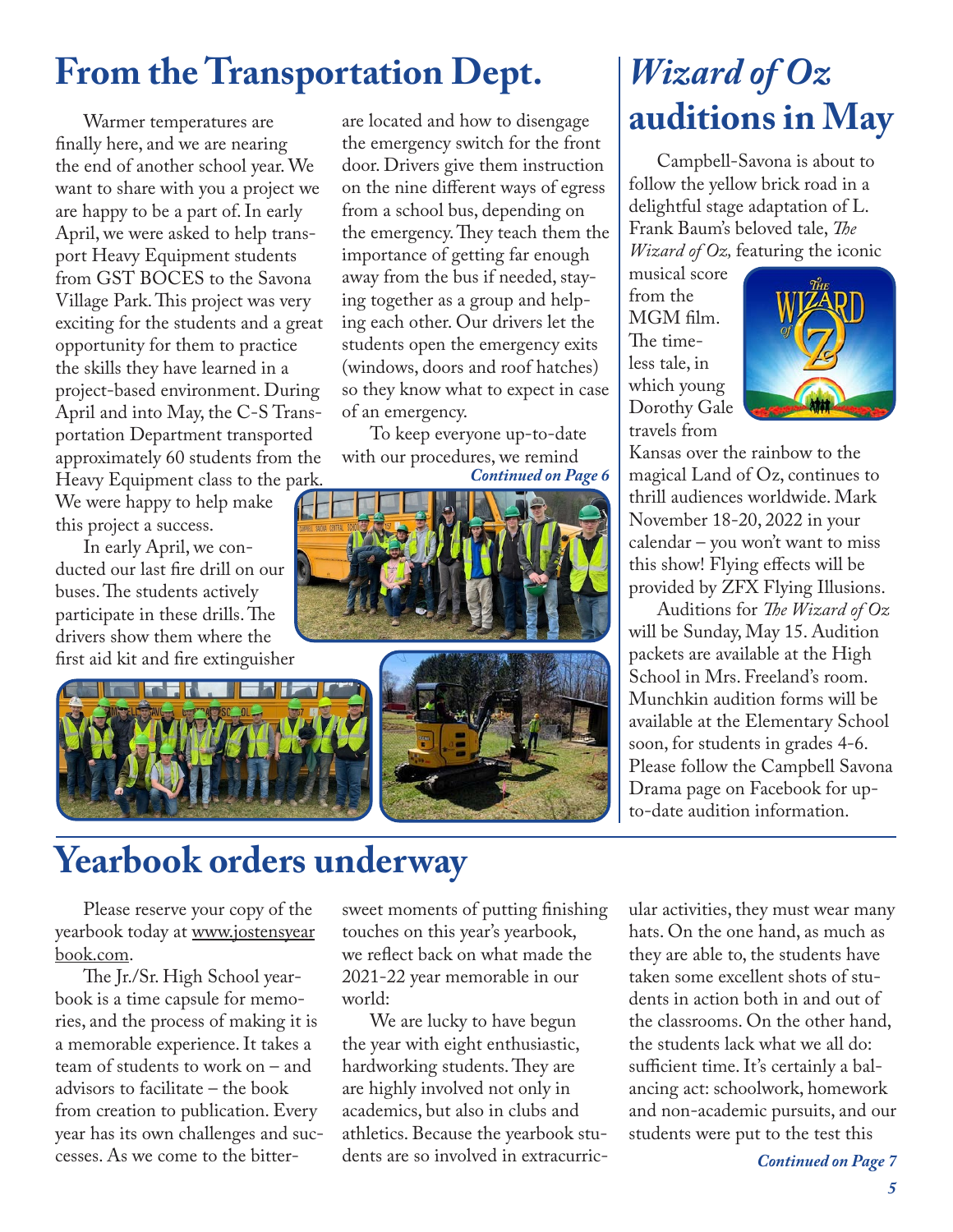### **Summer Enrichment to be offered**

Due to generous ARP grant funding, Campbell-Savona is happy to announce that the district will offer a new summer opportunity for students currently in grades K-7.

Summer enrichment is an opportunity to have fun, learn something new and stay active during the summer. The program for students in grades K-4 will be held at the Elementary School; the program for students in grades 5-7 will be held at the Jr./Sr. High School. It will run from July 5- August 11, Monday-Thursday from 12:00 p.m.-3:00 p.m.

Each week will feature a theme. Students can sign up for any number of weeks. Transportation will be provided at 3:00 p.m., but not at 12:00 p.m.

More information will be sent home at the end of April. We hope you will come and enjoy the fun in the sun!

#### *Transportation, continued*

everyone of our one pick-up location and one drop-off location. Students will be allowed to utilize their emergency location. In the event you need to utilize the emergency location, please notify the bus garage as soon as possible so we can make the necessary changes to ensure your child(ren) arrives at the correct location. If you have any question or concerns, please contact the Transportation Department.

> *Sarah Burgess* Transportation Supervisor

## **Winter sports highlights/spring sports update**

#### **Varsity Boys Basketball Highlights:**

- Ethan Ribble: Dansville All-Tournament Team
- Kaden Bolt: Addison All-Tournament Team Steuben County All-County 2nd Team Section V Class C2 All-Tournament Team Exceptional Senior All-Star Team
- Kade Cochran: Addison Tournament MVP Dansville All-Tournament Team Steuben County All-County 2nd Team Steuben County All-Tournament Team Exceptional Senior All-Star Team
- 2nd Place in the League tournament
- Won the first 2 rounds of sectional play before losing in the semifinals
- Carter Crooker Most Improved
- Robert Najadi Sportsmanship
- Kaden Bolt and Kade Cochran – Co-Most Outstanding

#### **Varsity Girls Basketball Highlights:**

- 5th place in the league tournament
- Lost in the first round of sectional play.
- Rebekah Jones Most Improved
- Hannah Demong Sportsmanship
- Karissa Champion Most Outstanding

#### **Varsity Cheer Highlights:**

- Secured another county championship
- Abby Nichols and Abby Brinckerhoff competed and Abby B. was chosen to represent Steuben County in the Ronald McDonald All-Star Tournament
- 3rd place at sectionals
- Harmonee Seager Most Improved
- Sage Brinckerhoff Sportsmanship
- Abby Brinckerhoff Most Outstanding

#### **Varsity Wrestling Highlights:**

- Damian Elliott defended his Sectional title in his weight class
- Damian Elliott, Greggory Hargrave, Noah Brooks, Dominick Hand and Jay Thomas were invited to the state qualifying tournament (to compete to be on the state team)
- Damian and Jay both took 4th place in the tournament in their weight classes.
- Dominick Hand Most Improved
- Christopher Skinner Sportsmanship
- Damian Elliott Most Outstanding

#### **Varsity Swimming and Diving Highlights:**

- Donna Clark broke team records in the 6 and 11 dive events.
- Catrice Taft was named Female Swimmer of the Year,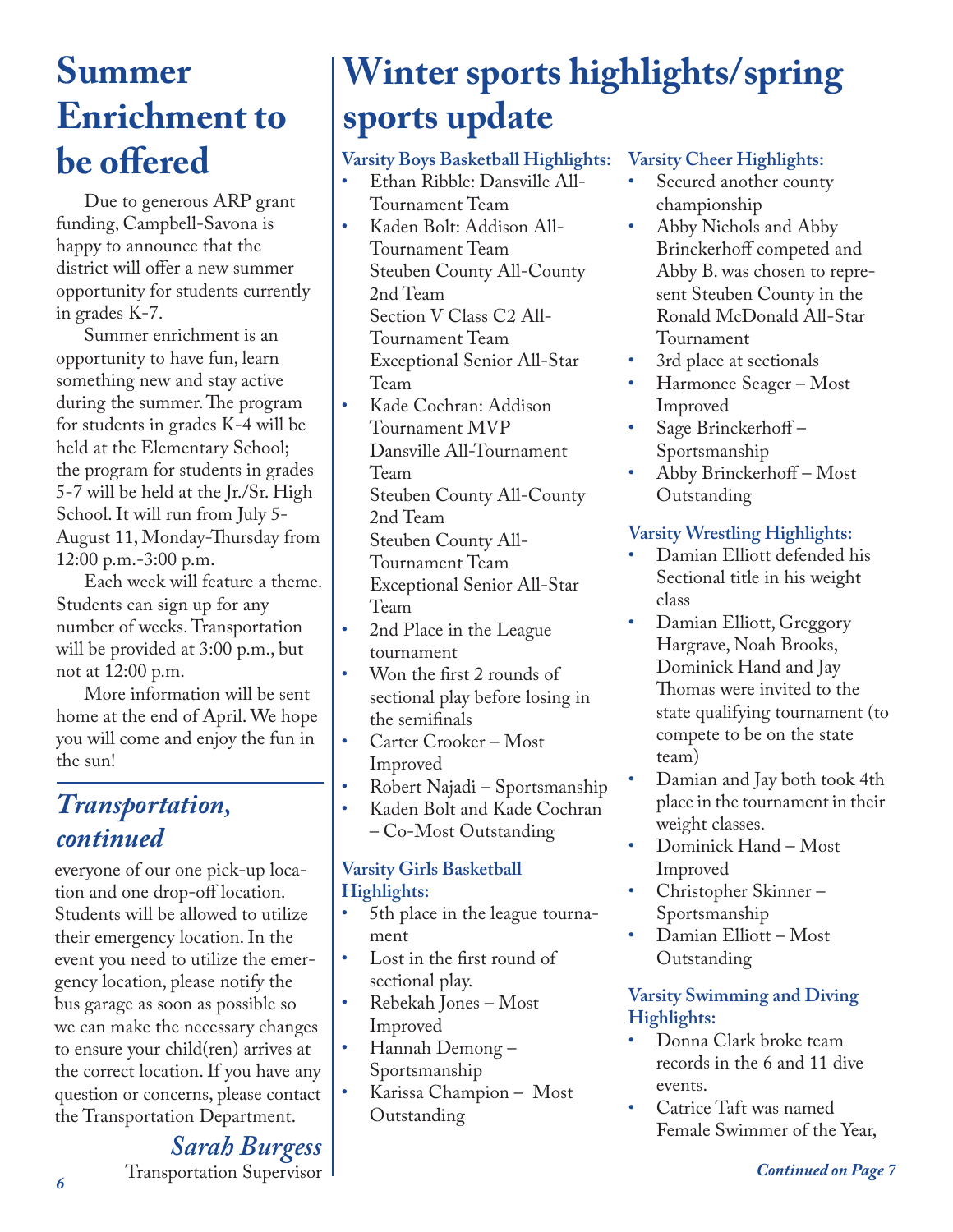as well as Female Swimmer of the Meet, as voted on by the SCHSAA League coaches.

- Catrice Taft broke team records in the 200 Individual Medley, 100 freestyle, 100 breaststroke and the 100 backstroke events.
- Catrice Taft broke the pool records in the 200 Individual Medley and 100 backstroke events in Addison at the League Championships.
- The relay team of Damien Decamp, Brennan Robie, Catrice Taft and Garrett Schermerhorn were league champions in the 400-yard relay.
- First Team All-Stars were Catrice Taft and Donna Clark.
- Sectional Finals Individual Event Finishes: 200 Free – Brennan Robie 8th and Damien Decamp 11th 200 IM – Catrice Taft 6th and Lucas Corey 14th 50 Free – Garrett Schermerhorn 5th and Conner Berger 16th Diving – Garrett Schermerhorn 100 Butterfly – Hayden Loveless 9th 500 Free – Brennan Robie 8th and Damien Decamp 11th

100 Backstroke – Catrice Taft – 4th

100 Breaststroke – Hayden Loveless – 15th

- Hayden Loveless Most Improved
- Garrett Schermerhorn Sportsmanship
- Catrice Taft Most Outstanding
- Sectional finished  $-5$ th out of 12 teams

#### **Spring Sports Season Update**

The spring sports season began on March 14. For the first time in at least five years, C-S will have three levels (modified, JV and Varsity) of boys' baseball.

Coaches and athletes are looking forward to the completion of the field and track work being completed as part of the capital project. Backstops, safety netting, batting cages and outfield fences are some improvements the athletes will enjoy in the near future.

This spring, the athletics department has implemented Family ID as the official sign-up process. It has been beneficial for parents, coaches and the health office.

Be sure to check the athletic calendar found on the Campbell-Savona website for the most up-todate athletic events. Come out and support our Panthers!

### **Scout project benefits C-S**

Nicholas Reed, from Campbell Boy Scout Troop 2042, completed his Eagle Project that focused on recycling in the school/community. Nicholas, with the help of his fellow scouts and his family, built four recycling containers for Campbell-Savona Elementary School. These recycling containers will help keep the school/community clean, as well as help the environment.



#### *Sports, continued Yearbook, continued*

year. We say this year because doing things in a "normal" way coming



out of a "non-normal" pandemic year is something of a challenge, but our students persevered and got the job done.

There were so many successes, but to highlight a few: we worked with both a new photographer and a new yearbook company, so there was a learning curve. The students did an impressive job of navigating the website and learning to use the tools. This year, we debuted the traditional senior formal portrait, which was a hit among seniors and parents alike. Additionally, despite the pandemic's lingering effects, which included social distancing regulations, we were able to get student athletes together for sports pictures in a very unconventional way: students posed individually and then their pictures were Photoshopped together. It looks great!

And last, but certainly not least, there are so many people to thank for helping to make this year's yearbook a success. From support from Athletic Director Bob Loveless, to administrators and teachers, to parents, to the community at large, it is because of you that we're able to produce the yearbook that your student will treasure for years to come. Thank you.